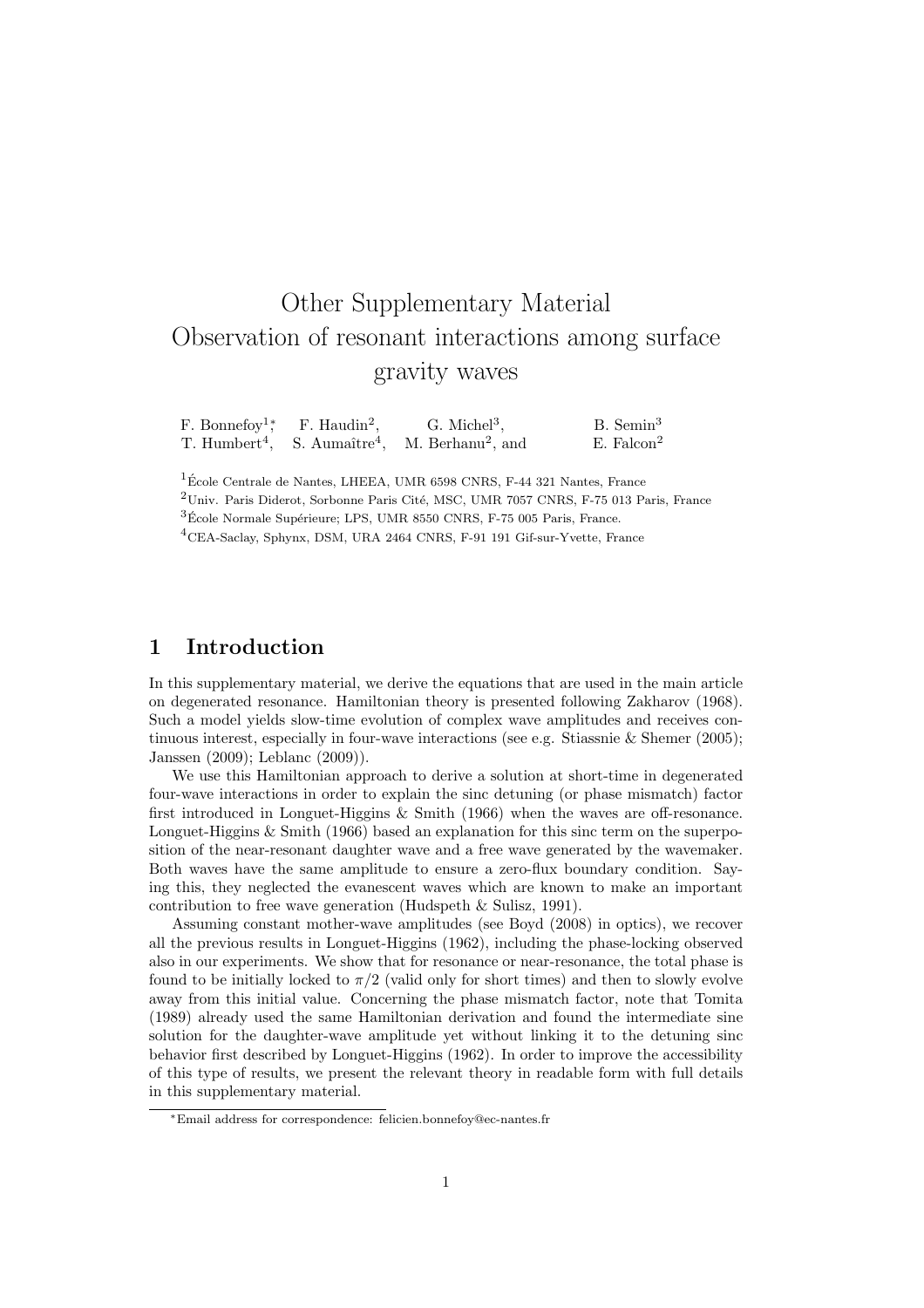# 2 Approximate Hamiltonian Theory

## 2.1 General case

The dynamical Hamiltonian theory is presented here to account for phase evolution and off-resonance solution; we follow the formalism from Janssen (2009) and Zakharov et al. (1992). The potential flow unknowns are the free surface elevation  $\eta(\mathbf{x},t)$  and the free surface potential  $\psi(\mathbf{x}, t)$ . The latter is the value of the potential of the flow  $\phi$  taken at the free surface, that is  $\psi(\mathbf{x}, t) = \phi(\mathbf{x}, z = \eta(\mathbf{x}, t), t)$ . The corresponding space Fourier transforms  $\hat{\eta}$  and  $\hat{\psi}$  are defined by

$$
\hat{\eta}(\mathbf{k},t) = \frac{1}{2\pi} \int d\mathbf{x} \, \eta(\mathbf{x},t) \, \exp\left(-i\mathbf{k}.\mathbf{x}\right) \,, \tag{1}
$$

$$
\hat{\psi}(\mathbf{k},t) = \frac{1}{2\pi} \int d\mathbf{x} \, \psi(\mathbf{x},t) \, \exp\left(-i\mathbf{k}.\mathbf{x}\right) \, . \tag{2}
$$

For each wavevector **k**, the corresponding frequency  $\omega$  is given by the considered dispersion relation  $\omega(\mathbf{k})$ . These transforms are multiplied by  $\sqrt{\omega/k}$  and  $\sqrt{k/\omega}$  respectively where  $k = |\mathbf{k}|$  so that the resulting amplitudes have the same dimension. After this first canonical transformation<sup>1</sup>, the complex action variable  $A(\mathbf{k})$  is defined as follows by a second canonical transformation

$$
A(\mathbf{k},t) = \frac{1}{2^{1/2}} \left[ \left(\frac{\omega}{k}\right)^{1/2} \hat{\eta}(\mathbf{k},t) + i \left(\frac{k}{\omega}\right)^{1/2} \hat{\psi}(\mathbf{k},t) \right]. \tag{3}
$$

We may use later on the following relations

$$
\hat{\eta}(\mathbf{k},t) = \left(\frac{k}{2\omega}\right)^{1/2} \left[A(\mathbf{k},t) + A^*(-\mathbf{k},t)\right],\tag{4}
$$

$$
\hat{\psi}(\mathbf{k},t) = -\mathrm{i} \left(\frac{\omega}{2k}\right)^{1/2} \left[A(\mathbf{k},t) - A^*(-\mathbf{k},t)\right] \ . \tag{5}
$$

A third canonical transformation from  $A(\mathbf{k}, t)$  to a new variable  $\hat{a}(\mathbf{k}, t)$  eliminates the non-resonant interactions describing bound waves in the three-wave and four-wave processes. The reader will refer to Janssen (2009) and Zakharov et al. (1992) for more details. By acknowledging the linear evolution of the action variable, a new unknown variable is introduced  $B(\mathbf{k}, t) = \hat{a}(\mathbf{k}, t) \exp(i\omega(k)t)$  called action amplitude or generalized amplitude spectrum. Further equations for  $B$  assess only the nonlinear part. For small wave steepness, the nonlinear evolution of waves with non-decay relation dispersion<sup>2</sup>  $(\omega \propto k^{\nu}$  with  $\nu < 1)$  is described by Zakharov's equation (Zakharov, 1968)

$$
i\partial_t B_1 = \iiint T_{1234} B_2^* B_3 B_4 \delta_{1+2-3-4} \exp(i\Delta_{1234}t) \ d\mathbf{k}_2 d\mathbf{k}_3 d\mathbf{k}_4 \ , \tag{6}
$$

where the frequencies are  $\omega_i = \omega(\mathbf{k}_i)$ , the frequency detuning or mismatch is  $\Delta_{1234} =$  $\omega_1 + \omega_2 - \omega_3 - \omega_4$ ,  $\delta_{1+2-3-4} = \delta(\mathbf{k}_1 + \mathbf{k}_2 - \mathbf{k}_3 - \mathbf{k}_4)$  and  $B_i = B(\mathbf{k}_i, t)$  the notation for the action. The interaction coefficients  $T_{1234} = T(\mathbf{k}_1, \mathbf{k}_2, \mathbf{k}_3, \mathbf{k}_4)$  are the kernels given in Krasitskii (1994) or Janssen (2009).

<sup>&</sup>lt;sup>1</sup>By definition, a canonical transformation preserves the form of the Hamilton's equations describing the system.

<sup>&</sup>lt;sup>2</sup>All the three-wave interactions are therefore non-resonant.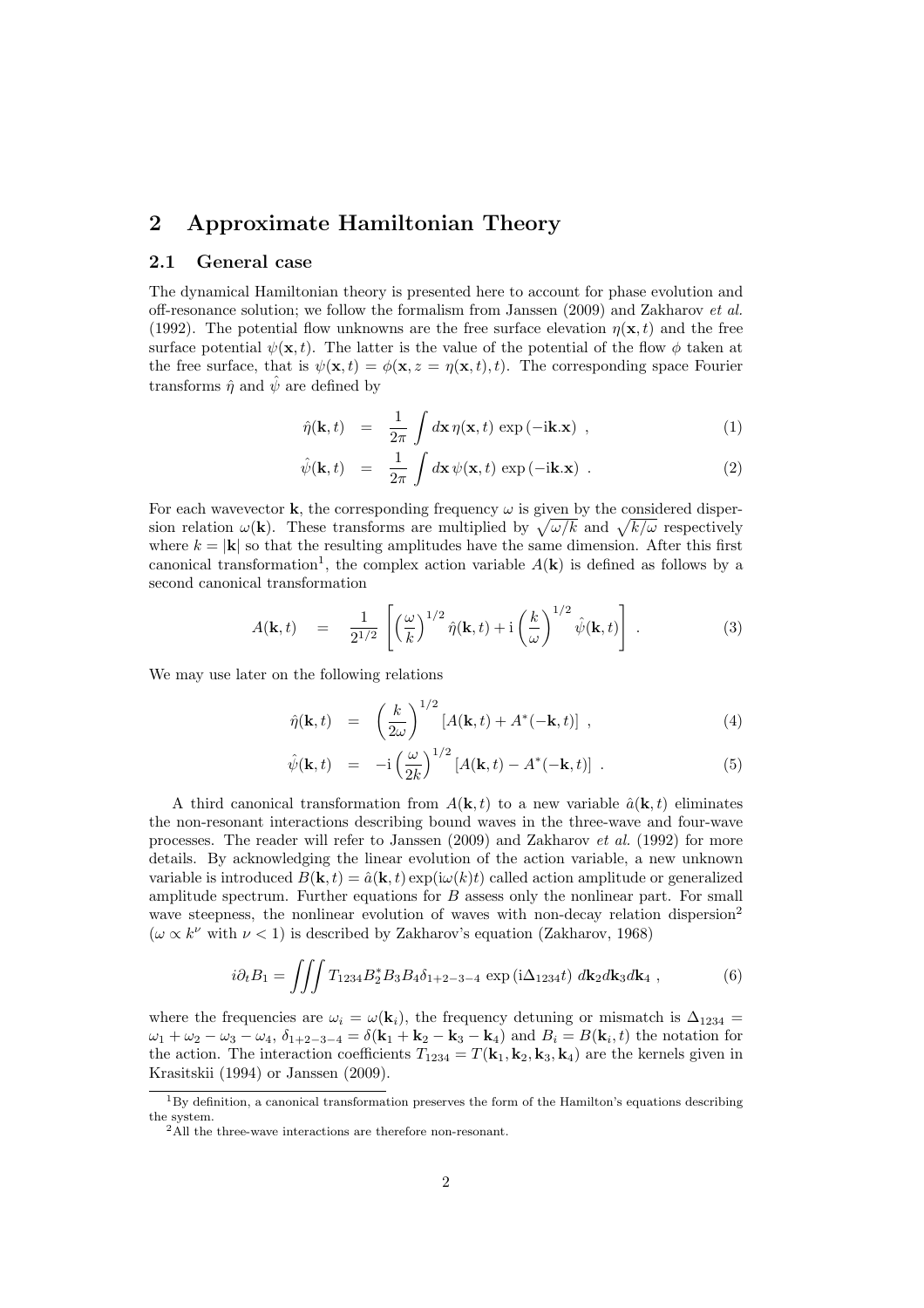The free-surface elevation is related to the generalized amplitude spectrum  $B(\mathbf{k}, t)$ by the above canonical transformations. The nonlinear elevation consists of a linear superposition of free waves and a ensemble of corresponding bound waves. The linear part of the elevation is build as the superposition of free waves

$$
\eta_{lin}(\mathbf{x},t) = \int d\mathbf{k} \left(\frac{k}{2\omega}\right)^{1/2} \left[B(\mathbf{k},t)\exp(-i\omega(k)t) + B^*(-\mathbf{k},t)\exp(i\omega(k)t)\right] \exp(i\mathbf{k}.\mathbf{x}) \tag{7}
$$

The bound waves can also be computed by means of the canonical transformations (see Janssen (2009) for the corresponding kernels).

# 2.2 Degenerated resonance

The degenerated case we study in the paper consists of only three waves, two mother waves 1 and 3 and a daughter wave 4. The wave action amplitude is noted  $B(\mathbf{k}, t) =$  $B_1(t)\delta(\mathbf{k}-\mathbf{k}_1)+B_3(t)\delta(\mathbf{k}-\mathbf{k}_3)+B_4(t)\delta(\mathbf{k}-\mathbf{k}_4)$  with the resonance condition  $2\mathbf{k}_1$  –  $k_3 - k_4 = 0$ . In the case of an homogeneous wave field, the equations for the degenerated case are deduced from equation (6)

$$
i\partial_t B_1 = (\Omega_1 - \omega_1)B_1 + 2T_{1134} \exp(i\Delta\omega t)B_1^* B_3 B_4 , \qquad (8a)
$$

$$
i\partial_t B_3 = (\Omega_3 - \omega_3)B_3 + T_{1134} \exp(-i\Delta\omega t) B_1^2 B_4^*,
$$
 (8b)

$$
i\partial_t B_4 = (\Omega_4 - \omega_4)B_4 + T_{1134} \exp(-i\Delta\omega t)B_1^2 B_3^*,
$$
\n(8c)

where  $\Delta \omega = 2\omega_1 - \omega_3 - \omega_4$  is the linear frequency detuning. Nonlinear frequencies  $\Omega_i$ satisfy the following nonlinear dispersion relations

$$
\begin{array}{rcl}\n\Omega_1 & = & \omega_1 + T_{1111}|B_1|^2 + 2T_{1313}|B_3|^2 + 2T_{1414}|B_4|^2 \,, \\
\Omega_3 & = & \omega_3 + 2T_{1313}|B_1|^2 + T_{3333}|B_3|^2 + 2T_{3434}|B_4|^2 \,, \\
\Omega_4 & = & \omega_4 + 2T_{1414}|B_1|^2 + 2T_{3434}|B_3|^2 + T_{4444}|B_4|^2 \,. \end{array}\n\tag{9}
$$

Here we consider degenerated wave fields where only the two mother waves 1 and 3 are initially present, *i.e.*  $B_4(t = 0) = 0$ . In this case, the resonant daughter wave exhibits linear growth in the early stage of the four-wave interaction and an energy exchange happens from mother wave 1 towards mother wave 3 and daughter wave 4. Equations (8) admit self-similar solutions of the form  $B_i = B_{i0} f_i(\alpha^2 t, \beta)$  for  $i = 1, 3$  with  $B_{i0}$  the initial amplitude and  $f_i$  functions of unit magnitude; index  $\hat{0}$  denotes the solutions at  $t = 0$ . The daughter-wave amplitude may also be written as  $B_4 = \alpha f_4(\alpha^2 t, \beta)$  where  $\alpha$ is the scale  $|B_{10}^2 B_{30}|^{1/3}$  and  $\beta = |B_{30}/B_{10}|$ . Such solutions may be obtained analytically (see Stiassnie & Shemer (2005)) or numerically.

In the following, we define the total detuning  $\Delta\Omega = 2\Omega_1 - \Omega_3 - \Omega_4$  and the detuning due to nonlinear effects  $\Delta \omega_{nl} = \Delta \Omega - \Delta \omega$ .

## 2.3 Solution at small daughter-wave amplitude

In the early stage of the resonant interaction or for a non-resonant interaction, the daughter-wave amplitude is assumed to be negligible with respect to the mother-wave amplitudes. In equations (8a) and (8b), the first term of the right-hand side is dominant and it follows that the mother waves evolve solely due to the nonlinear dispersion; in other words, they keep a constant amplitude  $B_{i0}$  for  $i = 1$  and 3. In equations (9), the third term of the right-hand side disappear and the mother-wave nonlinear frequency  $\Omega_i$ as well as the daughter-wave one  $\Omega_4$  are also constant.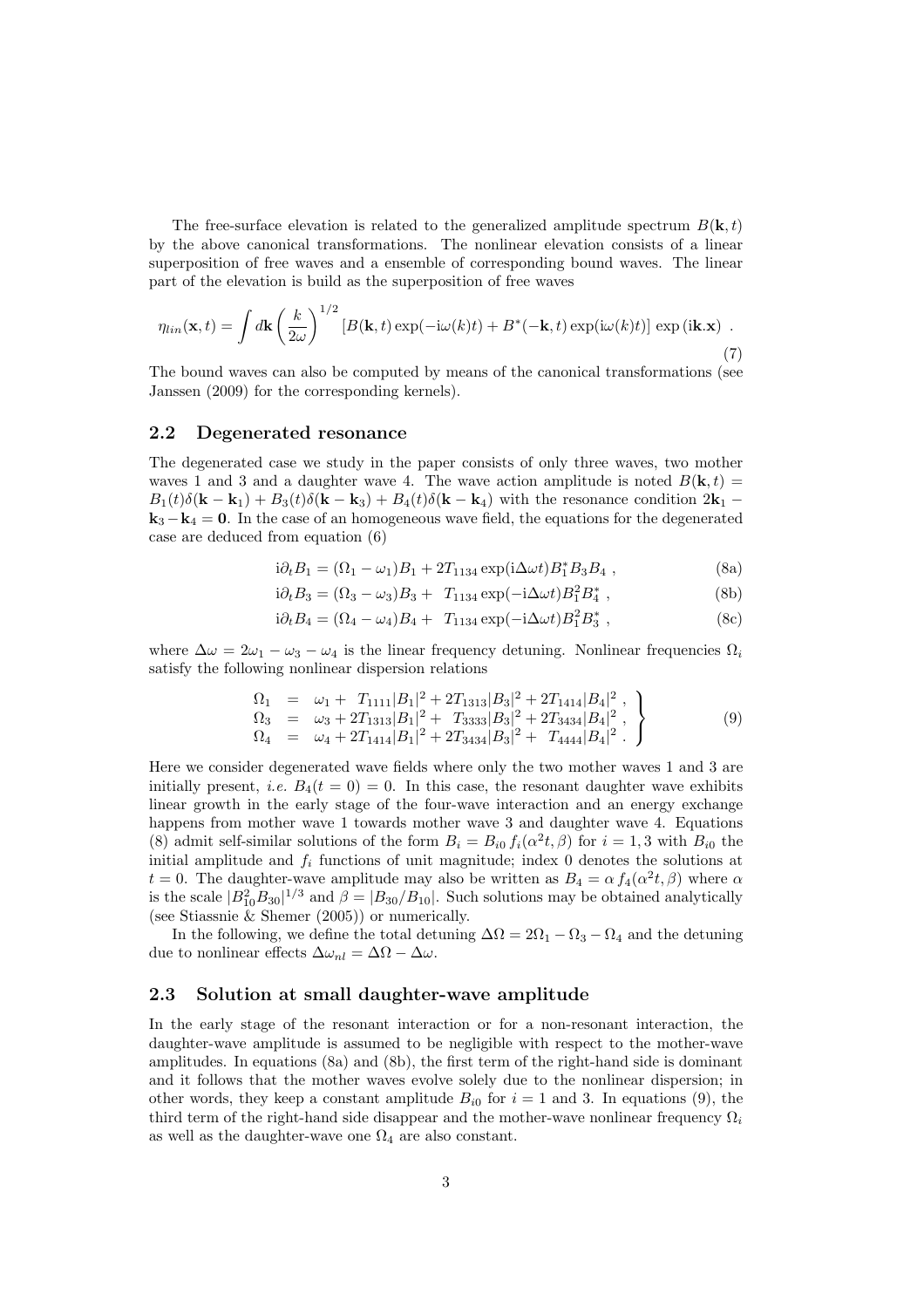Reporting this in equations (8a) and (8b), we obtain the mother-wave amplitudes

$$
B_i(t) = B_{i0} \exp(-i(\Omega_i - \omega_i)t), \ i = 1 \text{ and } 3. \tag{10}
$$

Introducing  $C_4$  such as  $B_4(t) = C_4(t) \exp(-i(\Omega_4 - \omega_4)t)$ , we obtain from equation (8c) a new equation for  $C_4$ 

$$
\partial_t C_4 = -\mathrm{i} T_{1134} \exp(-\mathrm{i} \Delta \omega t) B_{10}^2 B_{30}^* \exp(-\mathrm{i} \Delta \omega_{nl} t) \tag{11}
$$

We can see that amplitude  $C_4$  accounts for energy transfer as well as for all nonlinear frequency evolution due to the interaction other than the nonlinear dispersion. We have now after straightforward integration of equation (11)

$$
B_4 = -\mathrm{i} T_{1134} B_{10}^2 B_{30}^* \frac{\sin(\Delta \Omega t/2)}{\Delta \Omega/2} \exp(-\mathrm{i}(\Omega_4 - \omega_4 + \Delta \Omega/2)t) \,. \tag{12}
$$

This solution (12) is valid as long as  $|B_4| \ll |B_{10}|$  and  $|B_{30}|$ . This expression of the complex amplitude provides the daughter-wave real amplitude and phase. First, since  $T_{1134} > 0$  (see Janssen (2009)), the daughter-wave amplitude is

$$
|B_4| = T_{1134} |B_{10}^2 B_{30}| \left| \frac{\sin (\Delta \Omega t/2)}{\Delta \Omega/2} \right| \,. \tag{13}
$$

The linear free surface elevation consists in the surperposition of three waves

$$
\eta_{lin} = \frac{1}{2} \left( \sum_i a_i \exp(i(\mathbf{k}_i \cdot \mathbf{x} - \omega_i t + \varphi_i(t))) + c.c. \right) ,
$$

where  $i=1, 3$  and 4,  $a_i$  is the wave amplitude and  $\varphi_i(t)$  is the phase due to nonlinear effects, which evolves slowly in time. Using equation (7) and the previous solution for  $B_i(t)$ , we obtain the mother-wave phases  $\varphi_i(t) = -(\Omega_i - \omega_i)t + \varphi_{i0}$  for  $i = 1$  and 3 where index 0 again denotes initial values. They evolve slowly due to the nonlinear correction in the dispersion relations given in equations (9), whereas the daughter-wave phase taken from equation (12) evolves due to two terms

$$
\varphi_4(t) = -(\Omega_4 - \omega_4)t - \Delta\Omega t/2 + 2\varphi_{10} - \varphi_{30} - \frac{\pi}{2}.
$$
 (14)

The first term is the slow evolution due to nonlinear dispersion correction and the second term comes from the total frequency detuning  $\Delta\Omega = \Delta\omega + \Delta\omega_{nl}$  which contains a fast and a slow terms. The last terms show the phase-locking of the daughter wave. Note that the phase  $\varphi_4(t)$  could also be defined by  $\varphi_4(t) = -(\Omega_4 - \omega_4)t - \Delta \Omega t/2 + \varphi_{40}$ . We now introduce the total phase  $\varphi$  as follows

$$
\varphi(t) \equiv 2\varphi_1 - \varphi_3 - \varphi_4 = \frac{\pi}{2} - \frac{\Delta\omega + \Delta\omega_{nl}}{2}t . \tag{15}
$$

Both the linear and the nonlinear part of the frequency detuning play a role in the evolution of the total phase which then vary with a fast term  $\Delta \omega t/2$  and a slow term  $\Delta \omega_{nl} t/2$  on a  $\alpha^2 t$  time scale.

The following relation holds between the generalized amplitude spectrum  $B_i$  for wave i and the free surface amplitude  $\eta_i$ 

$$
a_i = \sqrt{\frac{2k_i}{\omega_i}} B_i \tag{16}
$$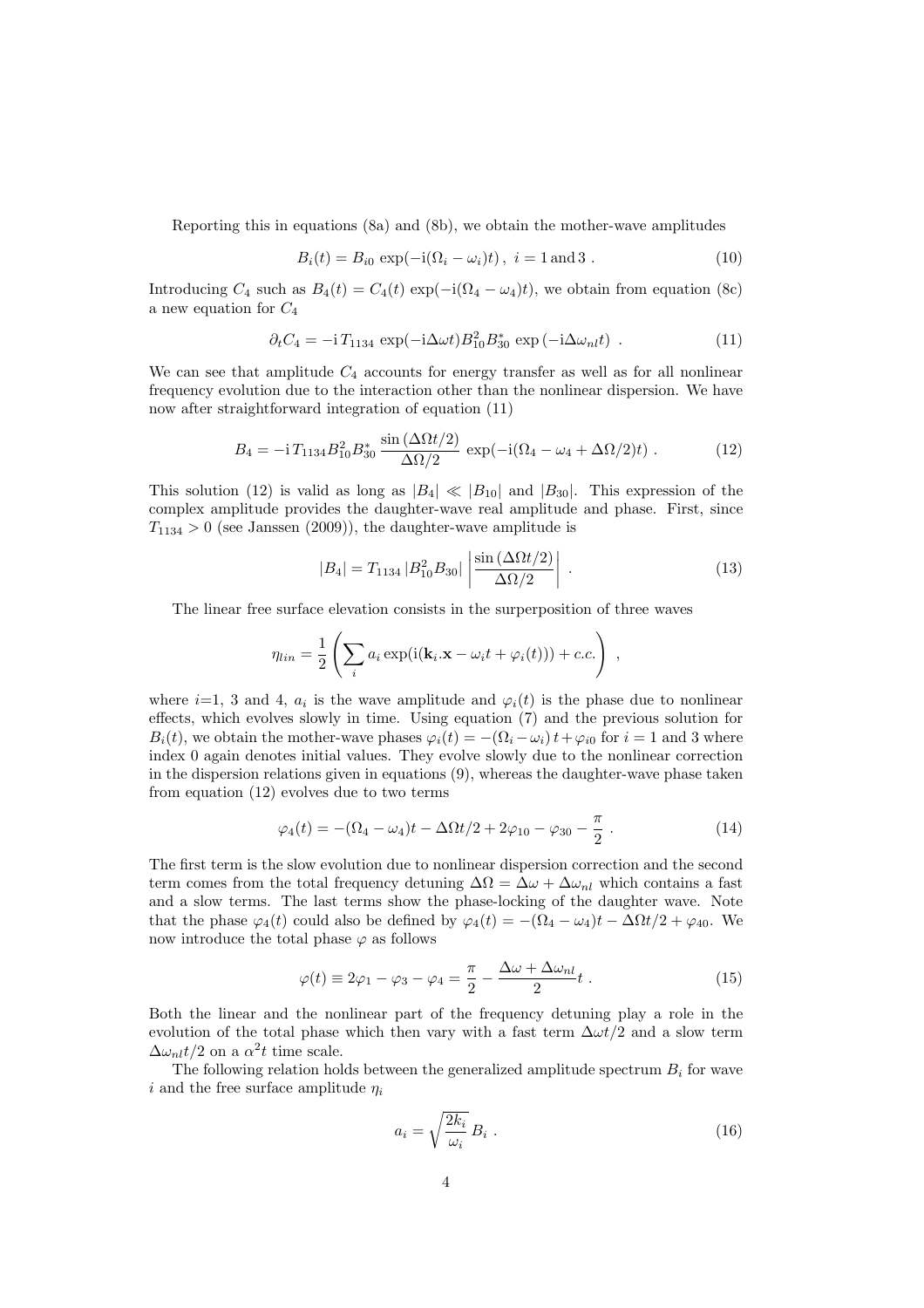It provides us the daughter-wave amplitude  $a_4$  as follows

$$
|a_4| = T_{1134} \frac{\omega_1}{2k_1^3} \sqrt{\frac{\omega_3 k_4}{\omega_4 k_3^3}} \varepsilon_1^2 \varepsilon_3 \left| \frac{\sin \left(\Delta \Omega t/2\right)}{\Delta \Omega/2} \right| , \qquad (17a)
$$

$$
\arg a_4 = -\frac{\pi}{2} + 2\arg a_{10} - \arg a_{30} - (\Omega_4 - \omega_4 + \Delta\Omega/2)t , \qquad (17b)
$$

where the steepness is given by  $\varepsilon_i = k_i |a_{i0}|$ .

#### 2.3.1 Exact linear resonance

At resonance ( $\Delta\omega = 0$ ) and for the initial stage of the interaction ( $\Delta\omega_{nl}t \ll 1$ ), equation (15) gives  $\varphi = \pi/2$  and equation (13) predicts a linear growth of the daughter wave, with a maximum growth rate

$$
|B_4| = T_{1134} |B_{10}^2 B_{30}| t . \t\t(18)
$$

From equation (14), phase-locking is expected for the daughter wave whose initial phase is naturally set to  $\varphi_{40} = -\pi/2 + 2\varphi_{10} - \varphi_{30}$ . These are the results obtained by means of perturbation theory in Longuet-Higgins (1962). Although the phase locking was not explicitly mentionned, it was implicitly accounted for. In Longuet-Higgins (1962), the mother-wave profile is described by  $\eta_i = a_i \cos \psi_i$  with  $\psi_i = \mathbf{k}_i \cdot \mathbf{x} - \omega_i t$  for  $i = 1$  and 3. The evolution of the resonant daughter wave is given by  $\eta_4 = a_4 \sin(2\psi_1 - \psi_3)$ . It follows using the resonance conditions that  $sin(2\psi_1 - \psi_3) = cos(\psi_4 - \pi/2)$  and hence the phase of the daughter wave is locked to  $-\pi/2$  by comparison to the mother waves.

The bound waves associated with the quartet are given at frequency  $2\omega_1 - \omega_3$  by  $B_{1134}^{(2)}B_{10}^{2}B_{30}^{*}$  (see e.g. Janssen (2009) for an expression of kernel  $B_{1234}^{(2)}$ ). We have checked numerically (not shown here) that they have negligible amplitudes compared to the resonant daughter wave at the same frequency.

Concerning the phase evolution, the above solutions for  $\varphi_i$  show that all waves phases will evolve with slow nonlinear time (as long as the daughter-wave amplitude is small). From equation (15), we see that the total phase  $\varphi = \pi/2 + \Delta \omega_{nl} t/2$  will evolve from its initial  $\pi/2$  value on the long time scale  $\alpha^2 t$ . In other words, the concept of linear resonance ( $\Delta\omega = 0$ ) is valid in the early stage but it does not make sense at longer time since the total phase follow a slow nonlinear evolution.

## 2.3.2 Off-resonance

We consider now an off-resonance degenerated quartet with a linear frequency detuning  $\Delta\omega \neq 0$ . Equation (13) gives the expression of the off-resonance daughter-wave amplitude, valid when  $|B_4| \ll |B_{10}|$  and  $|B_{30}|$ . For interpretation and following Longuet-Higgins (1962), we rewrite equation (13) as

$$
\frac{|B_4|}{\alpha} = T_{1134} \alpha^2 t \left| \frac{\sin \frac{1}{2} \Delta \Omega t}{\frac{1}{2} \Delta \Omega t} \right| = T_{1134} \alpha^2 t \left| \text{sinc} \left( \frac{1}{2} \Delta \Omega t \right) \right| \,. \tag{19}
$$

In this equation (19) we have emphasized on

- the scaling  $\alpha = |B_{10}^2 B_{30}|$  $1/3$  of the daughter-wave amplitude,
- the resonant growth  $T_{1134}\alpha^2 t$ , linear in the slow time scale  $\alpha^2 t$ ,
- the off-resonance correction factor  $\sin \frac{1}{2} \Delta \Omega t$  (known as phase mismatch factor in optics).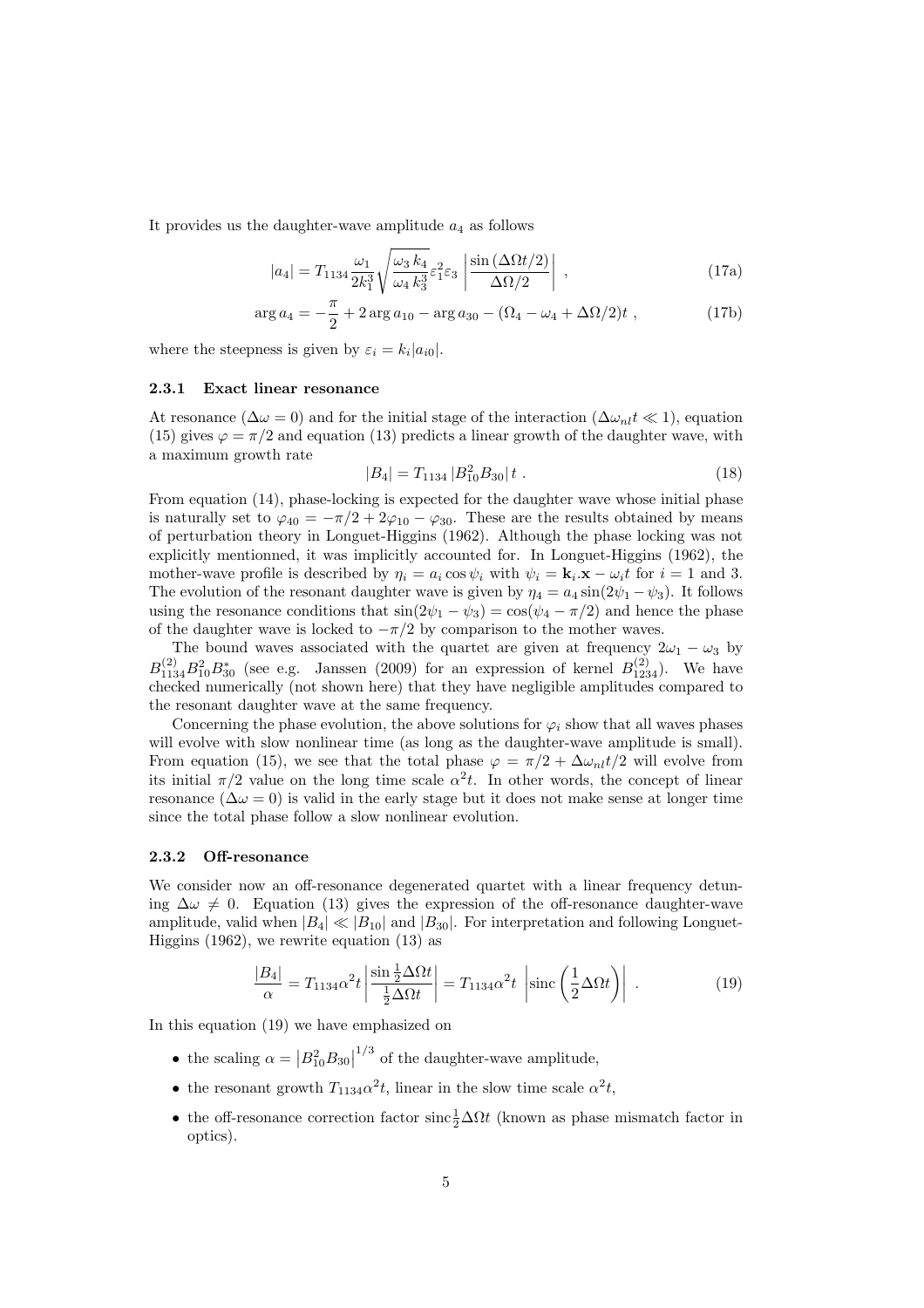This last amplitude modulation should not shadow the real evolution observed in equation (13) which is a sine function.

# 3 Discussion

Here the Zakharov equation is applied in the context of degenerated resonant interaction of four waves. The strong approximation we made is to restrict the wave spectrum to three interacting waves only, namely two mother waves present at the start and a daughter wave growing in time. The theoretical developments are not limited to surface gravity waves, and should apply to any nonlinear wave system having forbidden threewave interactions.

The solution is found for both resonant and non-resonant cases when the daughterwave amplitude is small and the solution agrees well with the ones in Longuet-Higgins (1962) in terms of linear growth rate and in Longuet-Higgins & Smith (1966) in terms of sinc behavior. Note that Longuet-Higgins  $\&$  Smith (1966) used a different explanation for the sinc term, based on wavemaker free wave emission, which now seems uncorrect in the light of the dynamical theory used here. In their use of zero-flux boundary condition on the wavemaker they neglected evanescent waves which are known to contribute to an important part of the free wave emission (Hudspeth & Sulisz, 1991). Tomita (1989) found also the sine solution for  $|B_4|$  contained in equation (13) without linking it however to the detuning sinc behavior first observed experimentally by Longuet-Higgins & Smith  $(1966)$  and McGoldrick *et al.*  $(1966)$ .

## 3.1 Waves in basins

In the case of mechanically generated waves, the experiments show that the growing daughter wave has a frequency in exact resonance condition  $\omega_4 = 2\omega_1 - \omega_3$ . The direction  $\theta_4$  of the daughter-wave wavenumber  $\mathbf{k}_4$  is still unknown; the condition for wavenumbers may be not fullfilled and a mismatch or detuning can exist  $\Delta \mathbf{k} = 2\mathbf{k}_1 - \mathbf{k}_3 - \mathbf{k}_4$ . Although the direction of the daughter wave is not specified, we assume that the fastest growing daughter wave is the one with minimal detuning. In other words, the daughter wave propagates along the direction of  $2k_1 - k_3$  and the corresponding detuning is now  $\Delta k =$  $|2\mathbf{k}_1 - \mathbf{k}_3| - k(2\omega_1 - \omega_3).$ 

Using equation (16) to convert from generalized to wave amplitudes, we obtain the relation between the interaction kernel  $T_{1134}$  and the space amplification factor G in Longuet-Higgins (1962)

$$
G = \frac{T_{1134}}{k_1^3} \left(\frac{k_4}{k_1}\right)^{3/4} \left(\frac{k_3}{k_1}\right)^{-5/4}
$$

.

## 3.2 Large amplitude

At or near resonance and after a long enough time the daughter wave may reach large amplitude and our assumption  $|B_4| \ll |B_1|$  and  $|B_3|$  becomes invalid. In that case the exact analytical solution is expressed by means of Jacobian elliptic functions (see Stiassnie & Shemer (2005) for instance). The idea or concept of exact resonance must be limited to only the initial stage. Furthermore, no exact nonlinear resonance conditions can exist since the total phase evolves nonlinearly in time; the detuning  $\Delta\Omega$  cannot stay null if a resonant transfer occurs as the amplitudes will evolve and then modify the detuning. In